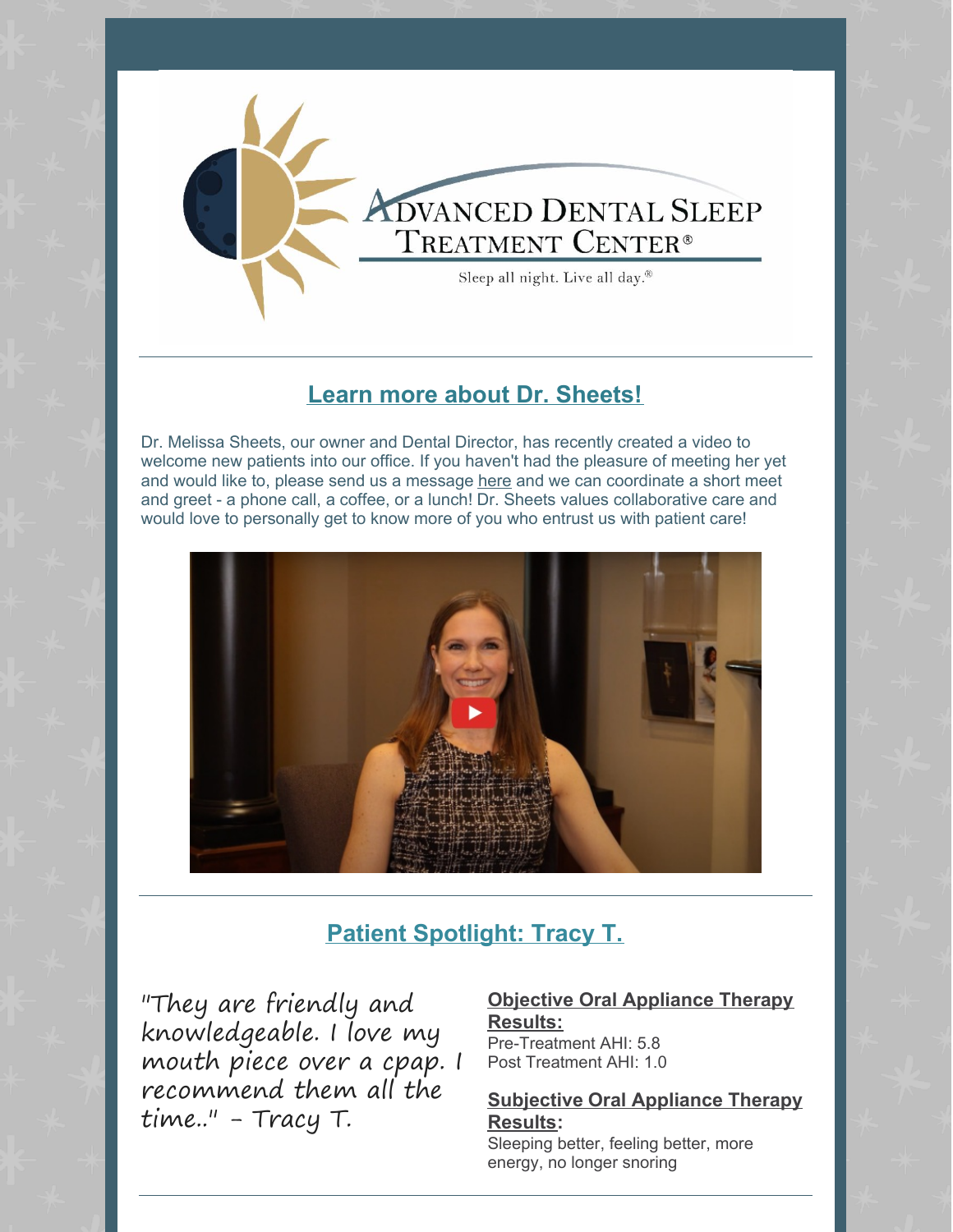## **[Philips](https://www.usa.philips.com/healthcare/e/sleep/communications/src-update) Recall**

Philips Respironics [provided](https://sleepreviewmag.com/sleep-treatments/therapy-devices/cpap-pap-devices/philips-recall-650000-replacements-shipped/) an updated on March 10, 2022 indicating they have shipped more than 650,000 replacement CPAPs and they expect to have all replacements completed by Q4 of this year. They went on to report that their internal surveys indicated 80% of their users are aware of the recall and that 2.6 million devices have been registered in their system for replacement. The FDA [recommended](https://sleepreviewmag.com/sleep-treatments/therapy-devices/cpap-pap-devices/fda-philips-prioritize-cpap-recall-replacements/) that they prioritize replacement based on patient vulnerability and that they also provide replacement status. Philips' website has now been updated to reflect both of these recommendations. This is where patients can check the status of their replacement: click [here.](https://www.philipspatientportal.expertinquiry.com/?ulang=en)

As a dentist-owned practice, we cannot and do not diagnose or direct care. When patients have called our office to ask what they should do with a recalled unit, we reiterate that their first step needs to be that they [register](https://www.philipssrcupdate.expertinquiry.com/) their unit so they can get in queue for a replacement once available. Once they do that, our second recommendation is that they talk with their primary care provider for direction on care. Here are the options we have provided to them to consider for that discussion:

- Continue to use the CPAP as-is.
- Consider getting an Rx for a travel CPAP, which can be purchased online.
- Consider an oral appliance. From what we have seen and heard, insurance companies are not covering a switch in treatment due to the recall, so we are offering an oral appliance that isn't quite as durable as a typical oral appliance we'd provide, but it is still custom-fit, FDA approved, comes with a 2 year warranty, and is tested for efficacy.

Please let us [know](mailto:brea@whywesnore.com) how we can help your patients continue to receive treatment for their sleep apnea during this recall/shortage.

Philips recall [notification](https://www.usa.philips.com/healthcare/e/sleep/communications/src-update) Philips clinical [information](https://www.philips.com/c-dam/b2bhc/master/landing-pages/src/update/documents/philips-recall-clinical-information-for-physicians-and-providers.pdf?_ga=2.257003267.92470684.1623768502-1512375741.1623768502&_gl=1*12gl8fe*_ga*MTUxMjM3NTc0MS4xNjIzNzY4NTAy*_ga_2NMXNNS6LE*MTYyMzc2ODUwMi4xLjEuMTYyMzc2OTM0NS42MA) for physicians and providers Clinical Practice [Guidelines](https://aasm.org/resources/clinicalguidelines/oral_appliance-osa.pdf) for Oral Appliance Therapy OAT Fact [Sheet](https://www.aadsm.org/docs/Myths_of_OAT_for_OSA_FINAL.pdf) OAT [Evidence](https://www.aadsm.org/docs/AADSM_Evidence_Brief_6.18.2021.pdf) Brief



## **We Make It Easy To [Partner](https://www.whywesnore.com/providers/)**

Both diagnosed and non-diagnosed patients may be referred.

We are Omaha's first and only one-stop shop for sleep. We know how complicated treating sleep disorders can be for both providers and patients and it is our goal to streamline the entire process for everyone involved. With that in mind, we are able to offer or guide: 1) Home Sleep Testing 2) CPAPs, and 3) Oral Appliances. Along with our dedicated dental sleep team, we work with Sleep Physicians for direction on patient care.

We want you to know that if you have a patient that you suspect has sleep apnea or has struggled with prescribed treatment, we will take great care of them.

Patients can be referred directly through our [website](https://www.whywesnore.com/providers/), or you can fax a [referral](https://files.constantcontact.com/b949a600701/c660fc12-4858-44f1-a861-e7372ea6939e.pdf?rdr=true) to us at [1-877-811-8129](https://em-ui.constantcontact.com/em-ui/em/page/em-ui/email#).

If you'd like any paper screening tools, business cards from our office, or would like to coordinate a time to speak with one of our providers, please connect with Brea at [brea@whywesnore.com](mailto:brea@whywesnore.com) or 402-996-0387.